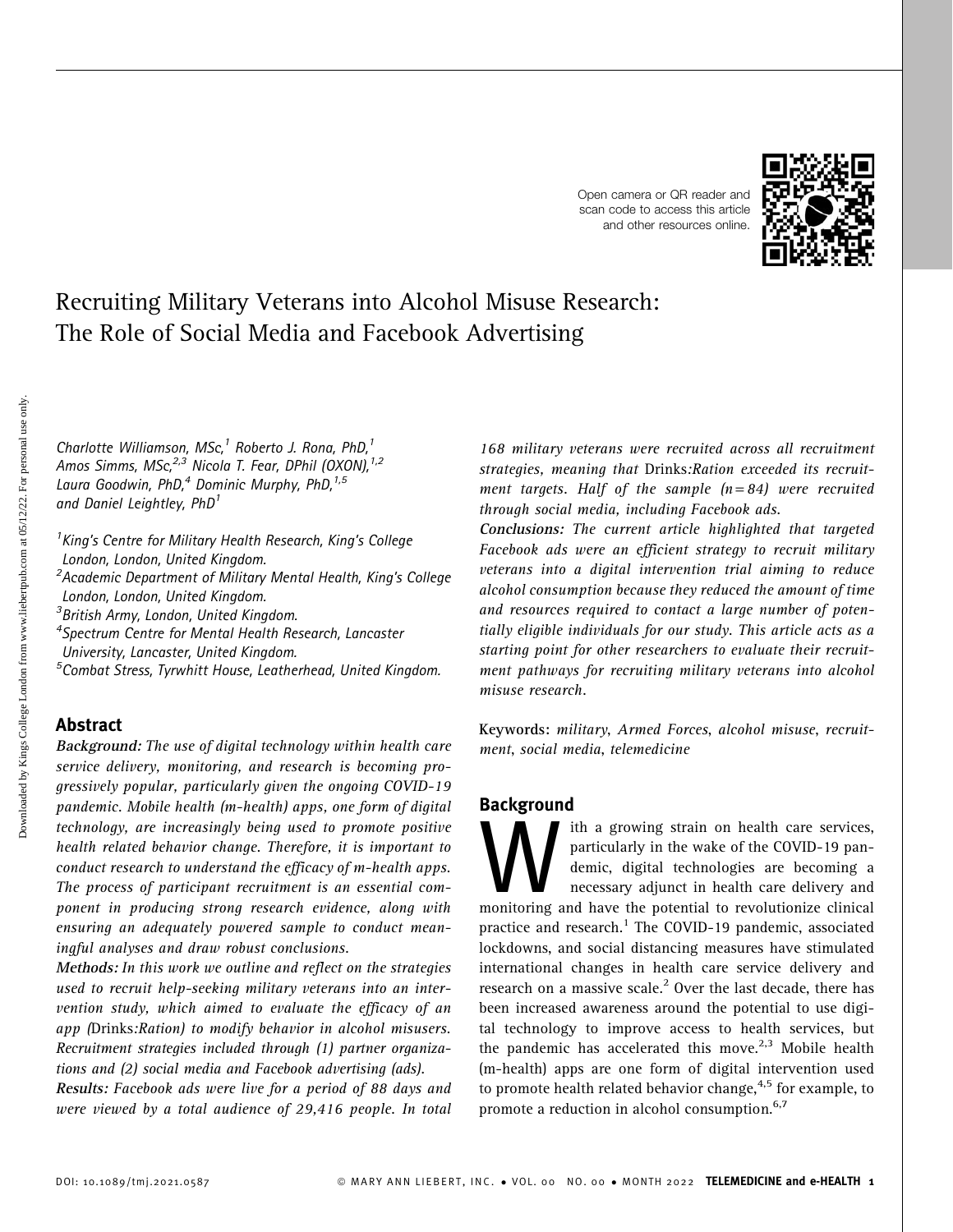Alcohol misuse involves drinking at harmful levels or being dependent on alcohol.<sup>8</sup> To reduce the risks associated with alcohol, the drinking guidelines in the United Kingdom suggest not to regularly consume >14 U.K. units (140 mL pure alcohol; 10 g of pure alcohol per unit) of alcohol per week.<sup>9</sup> There are a range of interventions to support the management of alcohol misuse and these often depend on the severity of the problem.<sup>10</sup>

Smartphone-based brief alcohol interventions offer the potential to manage alcohol consumption and have several advantages over traditional interventions, including that they can be used anywhere and at any time, helping to target ''hard to reach'' populations and those underserved by current treatment options.<sup>11</sup> In addition, digital technologies can help bridge the treatment gap caused by geographical inequalities.

Smartphone apps are accessed at the user's discretion, providing control to the user and potentially reducing any perceived power imbalance with professionals. Increasing anonymity can reduce the perceived stigma associated with seeking face-to-face help for alcohol misuse.<sup>12</sup> Examples include Drink Less<sup>13</sup> and Drinkaware<sup>6</sup> for the U.K. general population, A-CHESS<sup>14,15</sup> designed to support patients recently discharged from residential alcohol misuse treatment in the United States, and Drinks: Ration<sup>16-19</sup> designed to support alcohol misuse among U.K. veterans. Although smartphonebased alcohol interventions have been shown to be efficacious,<sup>20</sup> they are limited by low levels of engagement and high rates of attrition. $21-23$ 

Recruitment is one of the most challenging parts of psychological research, with only 20% of clinical trials completed on time, mainly because of participant recruitment challenges.<sup>24</sup> For smartphone-based alcohol interventions to be useful, it is important to understand both how and why people engage with research studies of this nature. Social media offers a unique opportunity for recruitment and intervention in health research, and it is becoming a popular recruitment tool due to its wide scope. It is usually easily accessible, making it a viable strategy to reach large populations.<sup>25</sup>

The most popular social media platforms (e.g., Facebook, Twitter, Instagram) host several 100 million users. For instance, as of 2021, Facebook had >3 billion users worldwide and over 100 billion messages were shared daily.<sup>26</sup> This gives it great potential for recruiting participants into research quickly. The ability of social media to target specific populations is a unique advantage over traditional approaches such as flyers, newspaper adverts, and radio adverts.

Previous research has proposed social media as an effective recruitment strategy for research studies.<sup>25,27,28</sup> However, results are often inconsistent with one review reporting social media as the most effective recruitment strategy in only 12 out

of 30 included studies, compared to traditional methods.<sup>29</sup> Authors of the review described characteristics such as participant age or being a ''hard-to-reach'' population as influential on the effectiveness of social media as recruitment strategy.<sup>29</sup> A review on the use of Facebook for recruitment into health research reported that most studies included in the review recruited young age groups or focused on specific demographics.<sup>30</sup>

Given the vast number of unique users, social media sites, including Facebook, are turning to monetized advertising. One systematic review exploring the use of Facebook in recruiting participants for health research reported that Facebook advertising (ads) was a successful tool for participant recruitment as it was able to access "hard to reach" populations.<sup>30</sup>

Facebook ads can target specific groups of people by selecting a set of criteria, for example, demographics such as age, gender, and geographical location.<sup>31,32</sup> The benefits of Facebook ads include shorter recruitment periods and improved participant selection of young and ''harder to reach'' demographics compared to traditional recruitment methods such as email invitations.<sup>30</sup> This may lead to reduced costs because a shorter recruitment period means less staff time. Yet, the use of social media advertising, such as that provided by Facebook, has associated costs so the cost versus yield of this strategy needs to be considered.

It is particularly challenging to recruit into randomized controlled trials (RCTs) because participants must be willing to be assigned randomly to the intervention or control arm of the study, and once recruited, RCTs require commitment to follow-up.<sup>28</sup> A recent review suggested that poor recruitment was a key predictor of RCTs being discontinued, noted in over 75% of such trials.<sup>33</sup> Response rates are widely considered to be a key indicator of data quality. $34$ 

#### DRINKS:RATION

The Drinks:Ration app (previously called ''InDEx''), a 28 day brief alcohol intervention delivered through a smartphone app, was designed to reduce alcohol misuse among ex-serving military personnel,  $16-18$  referred herein as veterans. The Drinks: Ration study is an RCT aiming to assess the efficacy of Drinks:Ration in reducing weekly self-reported alcohol consumption. The planned strategy outlined in the study protocol<sup>19</sup> was to recruit participants through one partner organization, Combat Stress, a U.K. veterans mental health charity. Eligible participants were U.K. Armed Forces veterans, who owned a smartphone, had received formal treatment for mental health symptoms, and drank >14 U.K. units of alcohol per week.

All procedures for the Drinks:Ration study were conducted online, including consent, baseline, and follow-up. Eligible participants were invited to download the *Drinks*: Ration app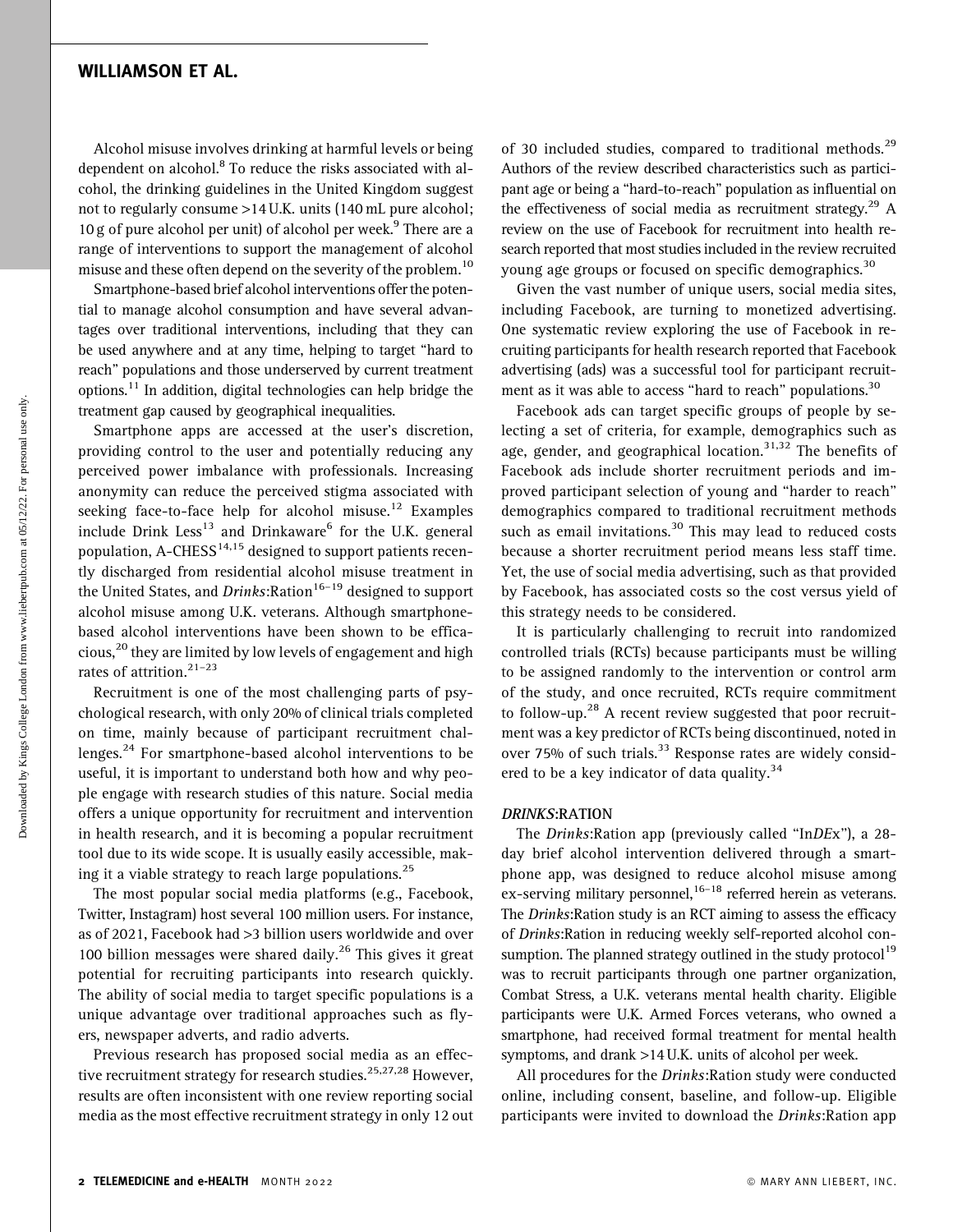## USING SOCIAL MEDIA TO RECRUIT MILITARY VETERANS

onto their smartphone, use the app for a minimum 28-day period, and complete follow-up questionnaires after 28-, 84-, and 168 days of use.

The study aimed to recruit a minimum of 37 participants into both the intervention and control arm, a total of 74 participants. However, to account for attrition at follow-up, we increased the baseline target to 74 participants in each arm, a total of 148 participants. In keeping with online-only trial procedures, participants were recruited through online mechanisms, including email, websites, social media platforms, and social media ads.

The current article aims to explore the use of social media and Facebook ads as an efficient strategy to recruit helpseeking military veterans into alcohol misuse research and to provide information for other researchers considering similar recruitment strategies.

#### RECRUITMENT STRATEGIES

Recruiting participants into health research should involve strict participant inclusion criteria. Traditional recruitment methods in research include letters and flyers. However, these methods often miss underrepresented populations and can be slow.<sup>35,36</sup> Previous research has considered members of the military to be a "hard to reach" population,  $32,37$  although research focusing on military populations is growing rapidly. Help-seeking veterans, the target population for the Drinks: Ration study, are considered to be a ''hard to reach'' population, especially due to the poor rates of help seeking among this population, with only around 50% of veterans seeking help for their mental health.<sup>38</sup>

Recruitment strategies for Drinks:Ration included recruiting directly from partner organizations; (1) patients engaged in mental health treatment at Combat Stress, and (2) veterans who took part in the King's Centre for Military Health Research Health and Wellbeing Cohort Study. Due to the challenges of recruiting during the COVID-19 pandemic, and with a poor response to recruitment efforts through these partner organizations, we had to consider new approaches to recruitment to meet targets and deadlines.

We contacted several U.K. military and veteran organizations and charities to help us to promote the study. More than 20 promoted the study by sharing details on their social media platforms (including Facebook, Twitter, and Instagram), on the organization/charity website, and, or, in digital newsletters.

Finally, we used Facebook ads to further promote the study (Appendix Fig. A1). Facebook ads were targeted toward 21–60 year olds living in the U.K. who met specific criteria. To develop and define the criteria for recruitment, we consulted experts in the field. Agreed criteria included the following: (1) interests, such as Royal Air Force, Veterans Day, British Armed Forces, Army, Veterans, Royal Marines, Marines, Navy, Special Forces, Armed Forces, Remembrance Day, Air Force and (2) school/university/employers, such as Royal Navy, The Royal British Legion, British Armed Forces, Royal Marines, HM Armed Forces, Royal Air Force, or British Army.

Overall, Drinks:Ration exceeded its recruitment target  $(n=168)$ , with half of the sample  $(n=84, 50.0\%)$  being recruited through social media, including Facebook ads. Facebook ads were active for a period of 88 days between January and April 2021. The ads were viewed by a total audience of 29,416 people, of whom 88% were male and approximately half were aged between 55 and 60 years old. Potential participants could register their interest and complete a short eligibility questionnaire through the study website. A total of 3,059 potential participants clicked the link on the advert, and 87 potential participants registered their interest in the study  $(Fiq, 1)$ .

Of these potential participants, those who met inclusion criteria for the study were then asked to provide a contact email address to receive additional information about the study and instructions on how to download the app. Of those who registered their interest, 48 participants downloaded and signed up to the app (0.2% of total audience) and 27 were eligible for inclusion in the RCT (0.1% of total audience). Reasons for ineligibility included the following: (1) not reporting drinking at least 14 U.K. units of alcohol per week, (2) not having sought formal help for mental health, and (3) not being a veteran of the U.K. Armed Forces. It is not possible to identify the reasons for declining or ineligibility for each individual recruitment strategy, only for the study as a whole. The total cost for Facebook ads was £1139.95 (USD \$1567.43), costing £13.10 (USD \$18.10) per expression of



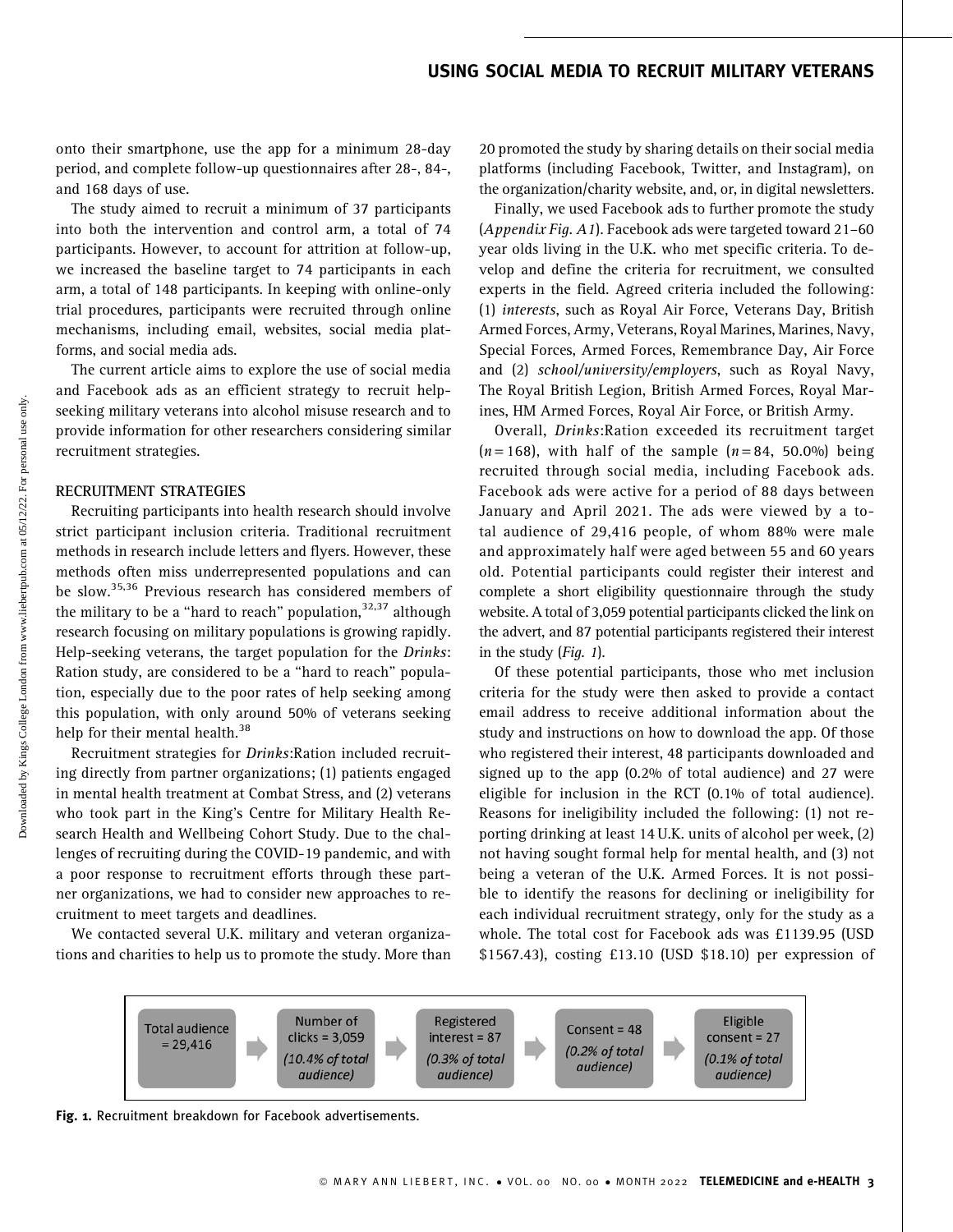interest, £23.75 (USD \$32.66) per consent, and £42.22 (USD \$58.05) per eligible consent for the RCT. Figure 1 displays the statistics for recruitment using Facebook ads.

#### **RETENTION**

In total 168 participants signed up to the app and completed the baseline questionnaires (day 0). Of these, 84 were recruited through partner organizations and 84 were recruited through social media. The 1-month (day 28) outcome assessment was completed by 101 participants (60.1%). Of these 61 were from partner organizations and 40 from social media. The 3-month (day 84) outcome assessment was completed by 98 participants (58.3%). Of these, 51 were from partner organizations and 47 from social media. The 6-month (day 168) outcome assessment was completed by 57 participants (33.9%). Of these, 27 were from partner organizations and 30 from social media. In total, 22 participants withdrew participation at various points in the study (11 from partner organizations and 11 from social media).

#### CHALLENGES FOR RECRUITMENT

When considering all recruitment strategies used in Drinks: Ration, four key groups of challenges to recruitment were encountered: (1) alcohol consumption (not meeting eligibility for trial), for example, nondrinkers, (2) communication and technology related, for example, emails bouncing, technical issues, and unwillingness to use a smartphone, (3) data-related and other barriers, for example, not providing baseline data, and (4) COVID-19. Figure 2 shows the breakdown of reasons given for declining to participate in the study  $(n=245)$  and ineligibility after sign-up ( $n = 53$ ) across all recruitment strategies.

Alcohol consumption. For the participants recruited through partner organizations, one common reason for declining to take part in the Drinks: Ration study was either being a nondrinker or consuming less than the amount of alcohol outlined in inclusion criteria (14 U.K. units of alcohol per week). After reading the participant information sheet, these individuals self-disclosed through email that they did not meet the study eligibility criteria and declined the invitation to take part  $(n = 77, 31.4\%)$ . In addition, of those who proceeded to sign up to the app, 31 were excluded from the RCT because they did not meet the required levels of alcohol consumption of 14 U.K. units per week.

This recruitment challenge was unexpected given the literature on drinking culture in the military. Previously, the



Fig. 2. Reasons for declining participation and ineligibility for all recruitment strategies used for the Drinks:Ration study.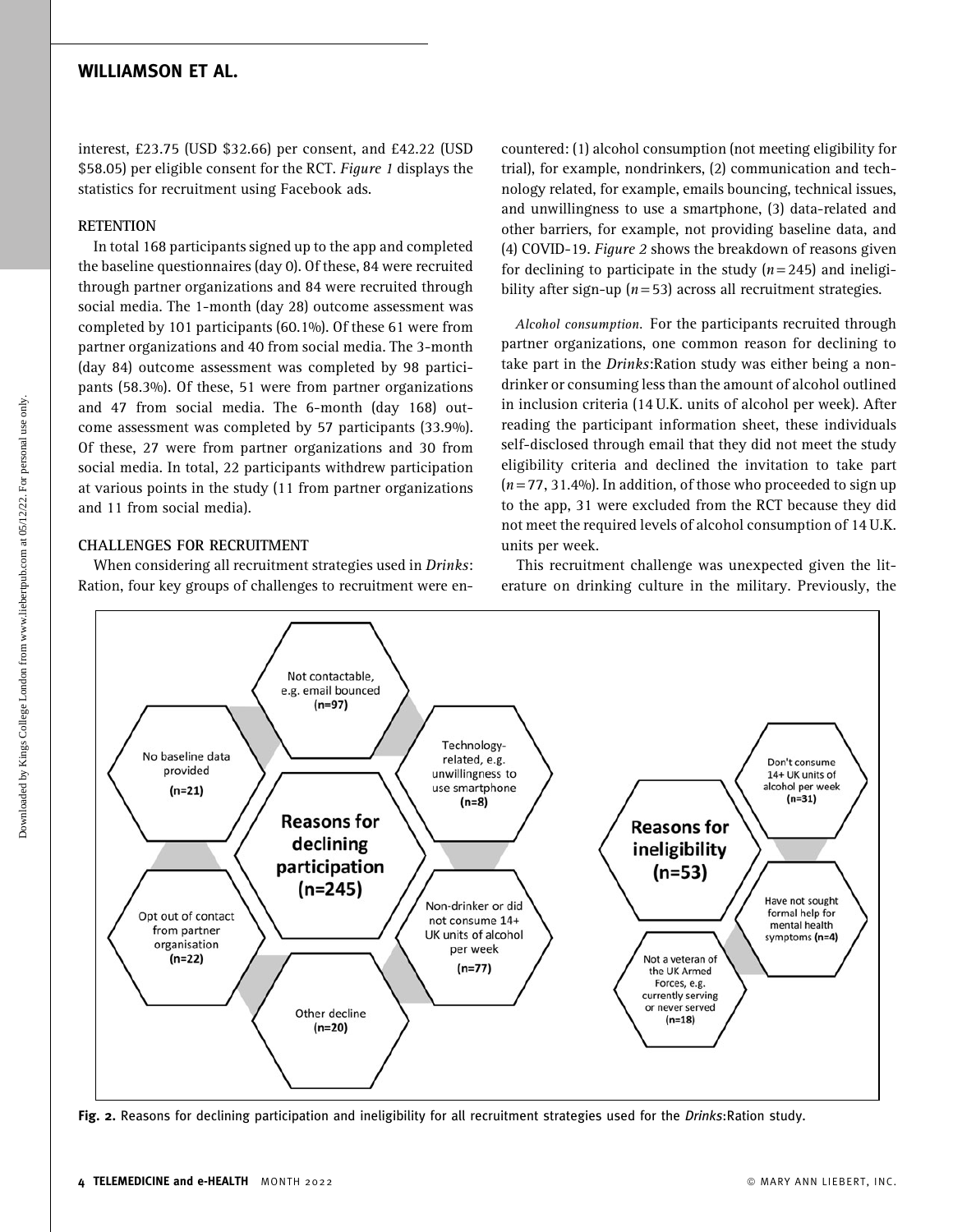## USING SOCIAL MEDIA TO RECRUIT MILITARY VETERANS

U.K. Armed Forces have used alcohol to encourage bonding between personnel and to cope with difficult experiences. Alcohol misuse is more common in the U.K. Armed Forces compared to the general population (10% vs. 3%, respectively).<sup>39</sup> Given the high prevalence of alcohol misuse in the U.K. Armed Forces, potentially the sample targeted for recruitment may not be representative of the wider U.K. Armed Forces veteran population.

Despite this, in the veteran population more broadly, research suggests that alcohol use among veteran populations is reducing, particularly since the start of the pandemic. $40-43$ This could be one reason why recruiting U.K. help-seeking military veterans with hazardous, and, or harmful alcohol use has been particularly challenging for the Drinks:Ration study.

Communication and technology. When sending participation invitations through partner organizations, one key issue was being noncontactable  $(n=97, 40.0\%)$ , for instance, having an invalid email address which caused the email to bounce. To account for these communication difficulties, a random sample of 100 potential participants who had not responded to the email invitations were contacted through a postal mail out. However, this only led to 2/100 (2.0%) responses. The total cost of materials required for the postal mail out was £99.67 (USD \$137.03); therefore, the cost per consent was £49.84 (USD \$68.54). It also required a full day's work by a research assistant (not included in the total cost). Therefore, due to the low yield, a postal mail out was regarded as not time efficient to continue for all other nonresponders.

A few potential participants experienced technology-related challenges  $(n=8, 3.3\%)$  such as technical problems when downloading the app and unwillingness to use a smartphone. Despite the fact that the app was available to iOS and Android users, and there was provision of technical support offered to all participants, some experienced technical issues during the downloading and sign-up stage of the study. For those who reported unwillingness to use a smartphone, this was because they did not own a smartphone. Therefore, it is important to consider bias toward those already using smartphones.

Data-related and other barriers. Of all potential participants, 21 (8.5%) did not complete the baseline questionnaires when signing up to the app and therefore were ineligible to proceed with trialing the app in the RCT. Without this information, we would be unable to compare outcome data to baseline data to determine the efficacy of the app. All participants who signed up but did not complete baseline measures were contacted through email to offer support. The reasons for not completing baseline measures remain unclear. However, one potential explanation could be that these individuals were not prepared to spend the time required to complete the baseline measures.

Another obstacle faced during recruitment was participants having previous negative experiences with partner organizations ( $n = 22, 9.0\%$ ). This led them to withdraw their consent to be contacted by the partner organization and therefore decline the invitation to take part in the study. For this reason, social media for recruitment may be advantageous over partner organizations.

COVID-19. When considering challenges to recruitment for the Drinks: Ration study the COVID-19 pandemic may have had the largest impact. Due to the nature of the pandemic, recruitment was challenging, and we had to seek alternative recruitment strategies than were set out in the study protocol.<sup>19</sup> The original recruitment strategy was to recruit patients engaged in mental health treatment at a partner organization, Combat Stress. However, this produced a 3.3% (72/2207) response rate, <50% of the target number of participants required. We then invited a sample of potential participants from another partner organization, the King's Centre for Military Health Research, based at King's College London University. This provided a 3.9% (12/305) response rate, still leaving us short of the target number of participants.

One potential reason for the poor response rates could be digital fatigue. The COVID-19 pandemic with the associated lockdowns and social distancing measures have forced a rapid change in our use of digital technologies, including for education and employment, health care, and even social interaction. For many, the thought of taking on yet another digital based commitment may have been too much. For those invited through partner organizations, some had already been contacted to take part in other research so did not want to take on another commitment.

In addition, recent research on a sample of treatment-seeking military veterans found that symptoms of post-traumatic stress disorder and common mental health difficulties were the most commonly reported to be exacerbated by the pandemic.<sup>40</sup> A deterioration in mental health caused by the pandemic may be another potential explanation for the low response rates.

#### LIMITATIONS OF RECRUITMENT STRATEGIES

There are some potential limitations of the recruitment strategies outlined previously. It is important to consider and acknowledge that these limitations may have affected the sample recruited. Recent research suggests that m-health studies show inconsistencies in sample age and are unable to recruit samples representative of geographical and ethnic diversities.<sup>44</sup>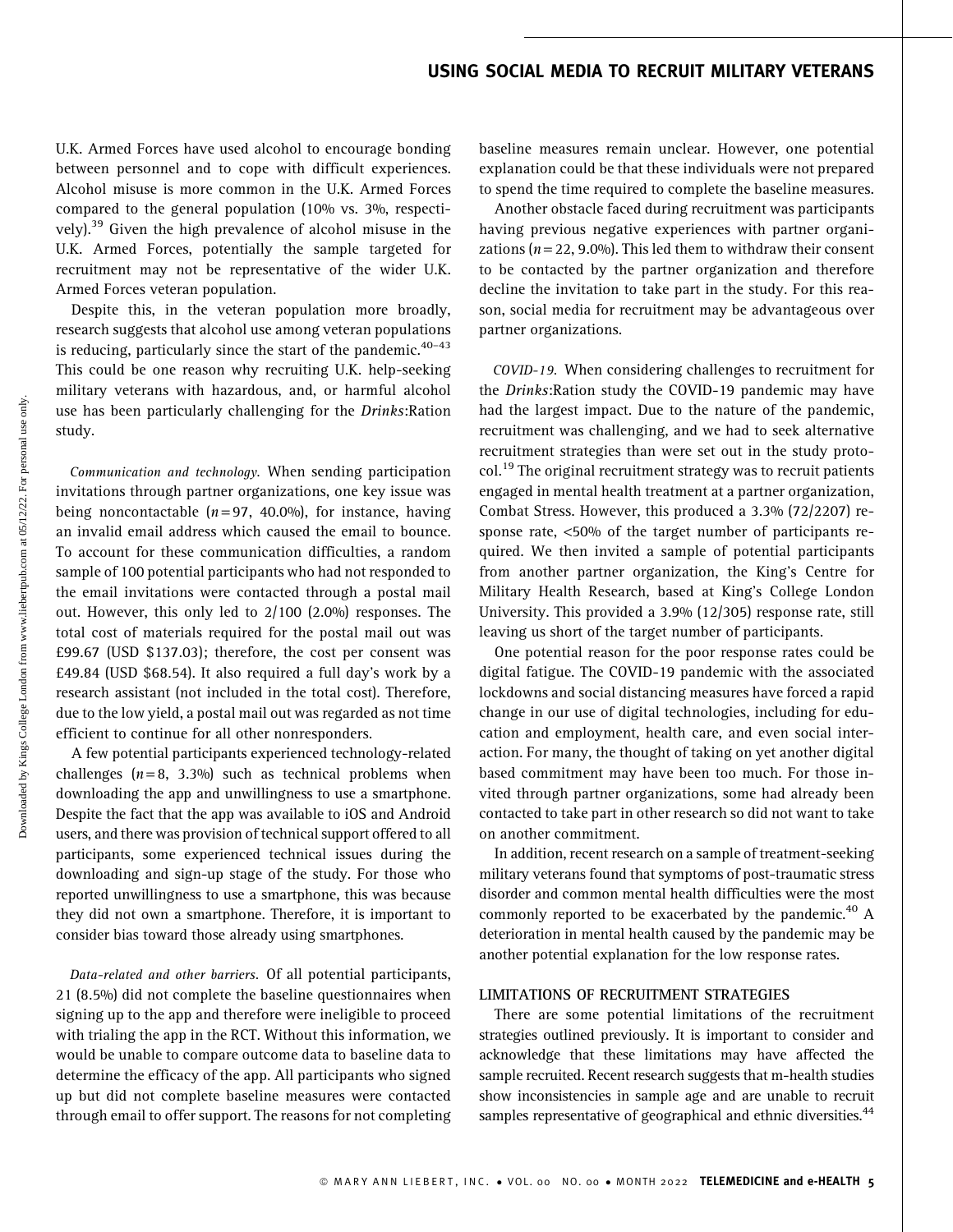In Drinks:Ration, an effort was made to reach female veterans, as well as male veterans, by contacting female veteran organizations and charities to help advertise the study. In the sample recruited for Drinks:Ration, females represented 7.7% and males represented 92.3% of study participants. In the U.K. Armed Forces, personnel are made up of  $\sim$  11% females and 89% males, $45$  so these numbers are already relatively comparable to the wider military community. In addition, as males are at an increased risk of drinking excessively,  $46$  it is possible that they may naturally be more highly represented in study samples.

We initially delayed recruitment by 6 months, from April 2020 to October 2020, aiming to minimize the impact of the COVID-19 lockdown. However, social distancing and restrictions to daily living remained in place, and shortly after beginning recruitment, the U.K. entered its second national lockdown. It is therefore important to consider the impact of the lockdown on recruitment for the Drinks:Ration study.

With national lockdown measures in place, many individuals were spending an increasing amount of time online, for instance, an Ofcom Report from 2021 reported that the U.K.'s internet use surged to record levels in 2020, with adults spending on average 3.5 h/day online and  $\sim$  1.5 h watching online services, with  $\sim$  80% of time spent online using mobile devices.<sup>47</sup> This may have biased the sample toward individuals who were confident with technology and more willing to participate in a study which required them to download and sign-up to the app themselves.

Internet use increases were more pronounced during the three U.K. national lockdowns. $47$  This surge in internet use over the course of the pandemic may have led to digital fatigue and may begin to explain why we initially struggled to recruit for the study. Unfortunately, we were unable to analyze the demographics or the reasons for nonresponse to invitations from partner organizations to take part in the study. Nonresponse was assumed to be refusal to participate in the study. The nature of the COVID-19 pandemic has created an opportunity to expand and utilize digital technology and shift to digital technology in health care delivery and research.

Another potential limitation of using social media for recruitment is digital exclusion, as it excludes those who do not have access to the internet. Factors which contribute to the risk of digital exclusion include a lack of skills, access, and motivation.<sup>48</sup> However, the proportion of people with access to the internet is steadily increasing. An ONS Report from 2020 reported that 96% of households in Great Britain had internet access, increasing from 93% in 2019 and 57% in 2006.<sup>49</sup> Individuals with severe mental illness are also at an increased risk of digital exclusion.<sup>50</sup> This vulnerable population may be disproportionately reliant on digital technology due to the provision of self-help strategies and the increased risk of self-isolation during the COVID-19 pandemic.<sup>50</sup> However, some symptoms of severe mental illness may hinder their use of digital technology for this group.

In addition, participant recruitment solely through social media would exclude individuals who do not use social media. A cross-sectional study exploring the profile of U.K. veterans seeking support for mental health difficulties reported that the population were likely to be older  $(45+)$  years),<sup>51</sup> and therefore may have been less likely to use social media. Research is beginning to raise the question as to whether samples recruited through social media are representative of the general population.<sup>52</sup> However, we used multiple recruitment strategies which would help to alleviate this limitation.

Despite the limitations, strengths included exceeding the minimum targets for participant recruitment despite the challenges faced.

#### INTERPRETATIONS AND RECOMMENDATIONS

Our study contributes to the growing evidence base on the use of social media and Facebook ads for recruiting into health research. This article describes options for evaluating the pathways for recruiting military veterans into alcohol misuse research.

To overcome some of the communication and technologyrelated challenges, we recommend that future studies should consider problems arising from technical issues and ensure that their technology is compatible with a wide variety of smartphone devices. Some individuals do not own a smartphone, and therefore, it would be appropriate for future research to consider the type of potential participants that might be excluded from these studies, and the impact that their exclusion may have. Future research should consider providing a Web-based version of the app for participants with technical issues and those who do not own a smartphone. It is also important for future research recruiting through social media to consider the impact of previous experiences with partner organizations, which may influence the uptake from the ads.

Future studies should continue to explore the use, opportunities, and barriers of using social media as a recruitment strategy in health research, including the accessibility of technology for participants. In our experience, the use of social media helped us to recruit a large number of eligible participants into our study, minimizing the resources used and the time taken, in comparison to other possible recruitment strategies. Research should also continue to report on the demographics of participants recruited through social media,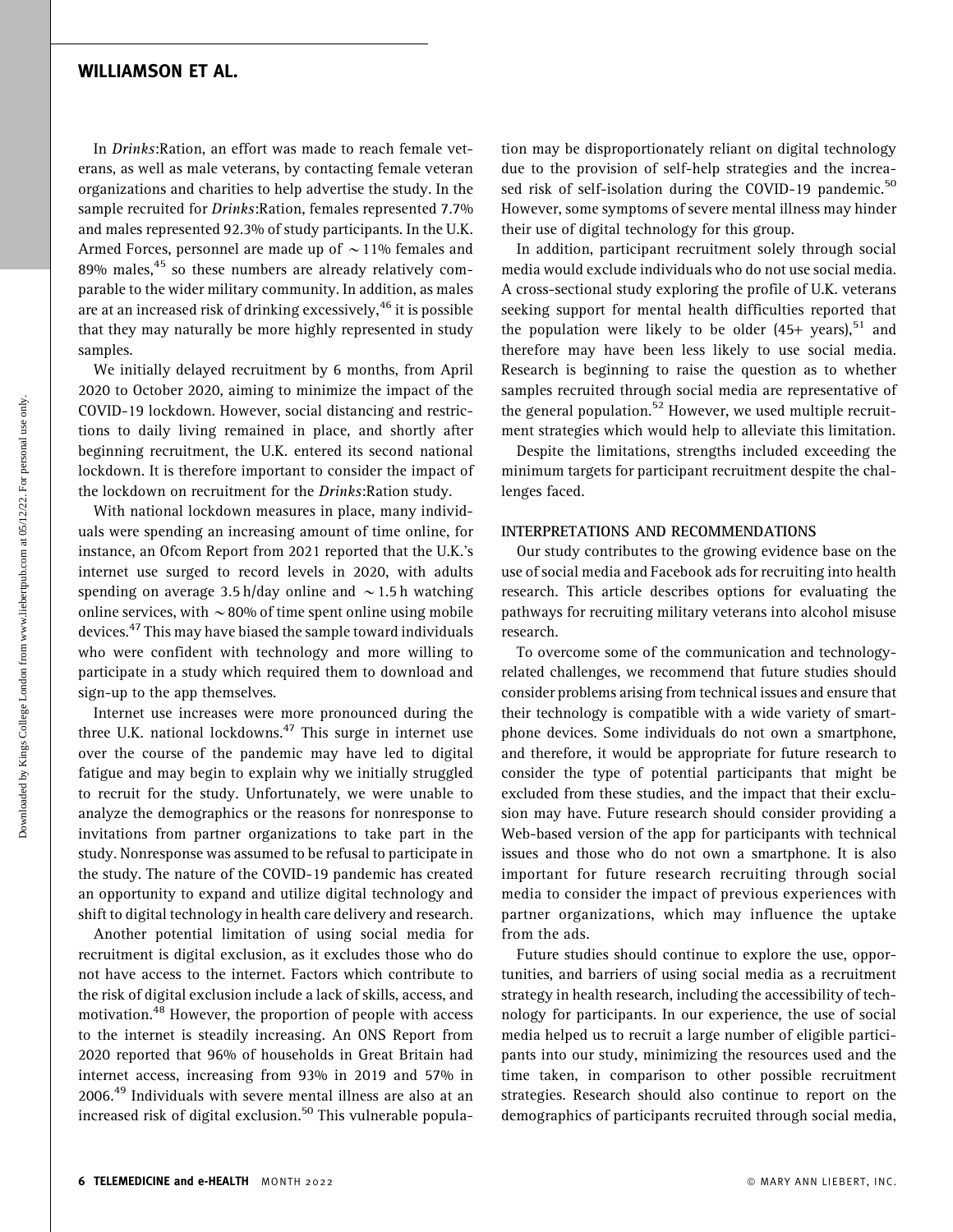## USING SOCIAL MEDIA TO RECRUIT MILITARY VETERANS

as well as the cost-effectiveness of different recruitment strategies. This will allow for the assessment of the viability of social media as a recruitment tool.

## Discussion and Conclusions

This article aimed to reflect on some key lessons learned from recruitment into the Drinks:Ration study, to provide advice for future studies researching military veterans or other occupational groups with similar characteristics. Overall, targeted Facebook ads were a good strategy for recruiting veterans for an alcohol misuse RCT given the large targeted audience compared to other recruitment strategies.

Our findings add to previous studies assessing the efficacy of social media and Facebook ads. There is growing evidence for the use of Facebook as a useful recruitment tool, and one systematic review has suggested that Facebook should be considered in future health research.<sup>30</sup> In Drinks:Ration, Facebook ads produced a vast amount of interest in a trial for a novel alcohol intervention app for military veterans. The fact that the ads were targeted to individuals meeting some of the participant eligibility criteria (i.e., being a veteran of the U.K. Armed Forces), and that potential participants had to complete a short eligibility questionnaire, may have contributed to the success of the recruitment efforts for this study using these methods compared to our other recruitment methods.

To conclude, targeted Facebook ads were an efficient strategy to recruit military veterans into a digital intervention trial aiming to reduce alcohol consumption because they reduced the amount of time and resources required to contact a large number of potentially eligible individuals for our study.

#### Authors' Contributions

The full team designed the study. D.L. conducted participant recruitment and data collection. C.W. wrote the first draft, and all other authors contributed to each version and approved the final article.

#### Disclosure Statement

D.M. is a trustee for the Forces in Mind Trust (the funder of the Drinks:Ration project). N.T.F. is a trustee of a charity supporting the well-being of veterans and their families.

#### Funding Information

The Drinks:Ration study was funded by the Forces in Mind Trust (Grant number: FIMT/0323KCL), a funding scheme run by the Forces in Mind Trust using an endowment awarded by the National Lottery Community Fund. The funding organization had no role in the design and conduct of the study; collection, management, analysis, and interpretation of the data; preparation, review, or approval of the article; and decision to submit the article for publication.

#### REFERENCES

- 1. Hutchings R. Key points The impact of Covid-19 on the use of digital technology in the NHS. 2020. Available at [https://www.nuffieldtrust.org.uk/](https://www.nuffieldtrust.org.uk/files/2020-08/the-impact-of-covid-19-on-the-use-of-digital-technology-in-the-nhs-web-2.pdf) [files/2020-08/the-impact-of-covid-19-on-the-use-of-digital-technology-in](https://www.nuffieldtrust.org.uk/files/2020-08/the-impact-of-covid-19-on-the-use-of-digital-technology-in-the-nhs-web-2.pdf)[the-nhs-web-2.pdf](https://www.nuffieldtrust.org.uk/files/2020-08/the-impact-of-covid-19-on-the-use-of-digital-technology-in-the-nhs-web-2.pdf) (last accessed June 22, 2021).
- 2. Webster P. Virtual health care in the era of COVID-19. Lancet 2020;395:1180–1181.
- 3. UK Government. Health Secretary: driving digital in the NHS. 2021. Available at [https://www.gov.uk/government/news/health-secretary-driving-digital-in](https://www.gov.uk/government/news/health-secretary-driving-digital-in-the-nhs)[the-nhs](https://www.gov.uk/government/news/health-secretary-driving-digital-in-the-nhs) (last accessed February 7, 2022).
- 4. Wickersham A, Petrides PM, Williamson V, Leightley D. Efficacy of mobile application interventions for the treatment of post-traumatic stress disorder: A systematic review. Digit Health 2019;5:2055207619842986.
- 5. McKay FH, Wright A, Shill J, Stephens H. Using health and well-being apps for behavior change: A systematic search and rating of apps. JMIR mHealth uHealth 2019;7:e11926.
- 6. Attwood S, Parke H, Larsen J, Morton K. Using a mobile health application to reduce alcohol consumption: A mixed-methods evaluation of the drinkaware track & calculate units application. BMC Public Health 2017;17:394.
- 7. Garnett C, Crane D, Michie S, West R, Brown J. Evaluating the effectiveness of a smartphone app to reduce excessive alcohol consumption: Protocol for a factorial randomised control trial. BMC Public Health 2016;16:536.
- 8. NHS. Alcohol Misuse. NHS Online. 2018. Available at [https://www.nhs.uk/](https://www.nhs.uk/conditions/alcohol-misuse) [conditions/alcohol-misuse](https://www.nhs.uk/conditions/alcohol-misuse) (last accessed April 19, 2021).
- 9. UK Government. UK Chief Medical Officers' Low Risk Drinking Guidelines 2016. 2016. Available at [https://assets.publishing.service.gov.uk/government/](https://assets.publishing.service.gov.uk/government/uploads/system/uploads/attachment_data/file/545937/UK_CMOs__report.pdf) [uploads/system/uploads/attachment\\_data/file/545937/UK\\_CMOs\\_\\_report.pdf](https://assets.publishing.service.gov.uk/government/uploads/system/uploads/attachment_data/file/545937/UK_CMOs__report.pdf) (last accessed April 19, 2021).
- 10. NHS. Alcohol misuse—Treatment. NHS Digital. 2018. Available at [https://](https://www.nhs.uk/conditions/alcohol-misuse/treatment) [www.nhs.uk/conditions/alcohol-misuse/treatment](https://www.nhs.uk/conditions/alcohol-misuse/treatment) (last accessed July 30, 2021).
- 11. Cunningham JA, Kypri K, McCambridge J. The use of emerging technologies in alcohol treatment. Alcohol Res Health 2010;33:320–326.
- 12. Boumparis N, Schulte MHJ, Riper H. Digital mental health for alcohol and substance use disorders. Curr Treat Options Psychiatry 2019;6:352–366.
- 13. Garnett C, Crane D, West R, Michie S. The development of drink less: An alcohol reduction smartphone app for excessive drinkers. Transl Behav Med 2019;9: 296–307.
- 14. McTavish FM, Chih M-Y, Shah D. How patients recovering from alcoholism use a smartphone intervention. J Dual Diagn 2012;8:294–304.
- 15. Gustafson DH, McTavish FM, Chih M-Y, et al. A smartphone application to support recovery from alcoholism. JAMA Psychiatry 2014;71:566–572.
- 16. Leightley D, Puddephatt JA, Jones N, et al. A smartphone app and personalized text messaging framework (InDEx) to monitor and reduce alcohol use in exserving personnel: development and feasibility study. JMIR mHealth uHealth 2018;6:e10074.
- 17. Puddephatt JA, Leightley D, Palmer L, et al. A qualitative evaluation of the acceptability of a tailored smartphone alcohol intervention for a military population: Information about drinking for ex-serving personnel (InDEx) app. JMIR mHealth uHealth 2019;7:e12267.
- 18. Leightley D, Puddephatt JA, Goodwin L, Roberto RJ, Fear NT. InDEx: Open source iOS and android software for self-reporting and monitoring of alcohol consumption. J Open Res Softw 2018;6:13.
- 19. Leightley D, Rona RJ, Shearer J, et al. Evaluating the efficacy of a mobile app (Drinks:Ration) and personalized text and push messaging to reduce alcohol consumption in a Veteran population: Protocol for a randomized controlled trial. JMIR Res Protoc 2020;9:e19720.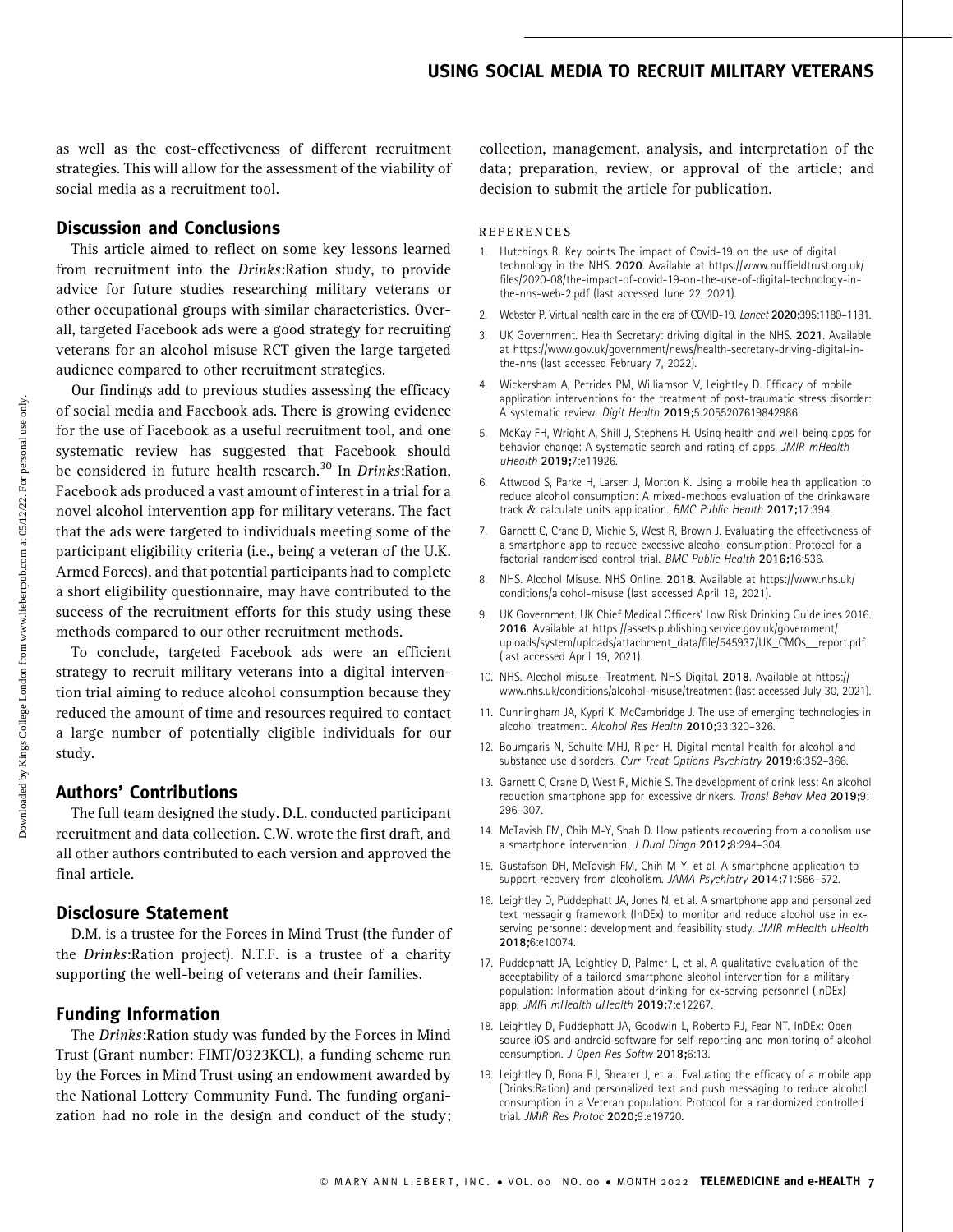- 20. Marcolino MS, Oliveira JAQ, D'Agostino M, Ribeiro AL, Alkmim MBM, Novillo-Ortiz D. The impact of mHealth interventions: Systematic review of systematic reviews. JMIR mHealth uHealth 2018;6:e23.
- 21. Linardon J, Fuller-Tyszkiewicz M. Attrition and adherence in smartphonedelivered interventions for mental health problems: A systematic and metaanalytic review. J Consult Clin Psychol 2020;88:1-13.
- 22. Garnett C, Crane D, West R, Brown J, Michie S. Identification of behavior change techniques and engagement strategies to design a smartphone app to reduce alcohol consumption using a formal consensus method. JMIR mHealth uHealth 2015;3:e73.
- 23. Milward J, Deluca P, Drummond C, Kimergård A. Developing typologies of user engagement with the BRANCH alcohol-harm reduction smartphone app: Qualitative study. JMIR mHealth uHealth 2018;6:e11692.
- 24. Allison M. Can web 2.0 reboot clinical trials? Nat Biotechnol 2009;27:895–902.
- 25. Fenner Y, Garland SM, Moore EE, et al. Web-based recruiting for health research using a social networking site: An exploratory study. J Med Internet Res 2012;14:e20.
- 26. Facebook. Company Info. 2021. Available at [https://about.facebook.com/](https://about.facebook.com/company-info) [company-info](https://about.facebook.com/company-info) (last accessed May 26, 2021).
- 27. Ramo DE, Prochaska JJ. Broad reach and targeted recruitment using facebook for an online survey of young adult substance use. J Med Internet Res 2012;14:e1878.
- 28. Patel MX, Doku V, Tennakoon L. Challenges in recruitment of research participants. Adv Psychiatr Treat 2003;9:229–238.
- 29. Topolovec-Vranic J, Natarajan K. The use of social media in recruitment for medical research studies: A scoping review. J Med Internet Res 2016;18:e5698.
- 30. Whitaker C, Stevelink S, Fear N. The use of facebook in recruiting participants for health research purposes: A systematic review. J Med Internet Res 2017;19:e290.
- 31. Cavallo D, Lim R, Ishler K, et al. Effectiveness of social media approaches to recruiting young adult cigarillo smokers: Cross-sectional study. J Med Internet Res 2020;22:e12619
- 32. Pedersen ER, Helmuth ED, Marshall GN, Schell T, PunKay M, and Kurz J. Using facebook to recruit young adult veterans: Online mental health research. JMIR Res Protoc 2015;4:e63.
- 33. Briel M, Olu KK, von Elm E, et al. A systematic review of discontinued trials suggested that most reasons for recruitment failure were preventable. Clin Epidemiol 2016;80:8–15.
- 34. Biemer PP, Lyberg LE. Introduction to survey quality. John Wiley & Sons, 2003. Available at [https://books.google.co.uk/books?hl=en](https://books.google.co.uk/books?hl=en&lr=&id=Etcyd75g9SYC&oi=fnd&pg=PR7&ots=hoY-GxKBPv&sig=su-MIKD_9IjRLPtlGPHrZMb_gdk&redir_esc=y#v=onepage&q&f=false)&[lr=](https://books.google.co.uk/books?hl=en&lr=&id=Etcyd75g9SYC&oi=fnd&pg=PR7&ots=hoY-GxKBPv&sig=su-MIKD_9IjRLPtlGPHrZMb_gdk&redir_esc=y#v=onepage&q&f=false)&[id=Etcyd75g9SYC](https://books.google.co.uk/books?hl=en&lr=&id=Etcyd75g9SYC&oi=fnd&pg=PR7&ots=hoY-GxKBPv&sig=su-MIKD_9IjRLPtlGPHrZMb_gdk&redir_esc=y#v=onepage&q&f=false) &[oi=fnd](https://books.google.co.uk/books?hl=en&lr=&id=Etcyd75g9SYC&oi=fnd&pg=PR7&ots=hoY-GxKBPv&sig=su-MIKD_9IjRLPtlGPHrZMb_gdk&redir_esc=y#v=onepage&q&f=false)&[pg=PR7](https://books.google.co.uk/books?hl=en&lr=&id=Etcyd75g9SYC&oi=fnd&pg=PR7&ots=hoY-GxKBPv&sig=su-MIKD_9IjRLPtlGPHrZMb_gdk&redir_esc=y#v=onepage&q&f=false)&[ots=hoY-GxKBPv](https://books.google.co.uk/books?hl=en&lr=&id=Etcyd75g9SYC&oi=fnd&pg=PR7&ots=hoY-GxKBPv&sig=su-MIKD_9IjRLPtlGPHrZMb_gdk&redir_esc=y#v=onepage&q&f=false)&[sig=su-MIKD\\_9IjRLPtlGPHrZMb\\_](https://books.google.co.uk/books?hl=en&lr=&id=Etcyd75g9SYC&oi=fnd&pg=PR7&ots=hoY-GxKBPv&sig=su-MIKD_9IjRLPtlGPHrZMb_gdk&redir_esc=y#v=onepage&q&f=false) [gdk](https://books.google.co.uk/books?hl=en&lr=&id=Etcyd75g9SYC&oi=fnd&pg=PR7&ots=hoY-GxKBPv&sig=su-MIKD_9IjRLPtlGPHrZMb_gdk&redir_esc=y#v=onepage&q&f=false)&[redir\\_esc=y#v=onepage](https://books.google.co.uk/books?hl=en&lr=&id=Etcyd75g9SYC&oi=fnd&pg=PR7&ots=hoY-GxKBPv&sig=su-MIKD_9IjRLPtlGPHrZMb_gdk&redir_esc=y#v=onepage&q&f=false)&[q](https://books.google.co.uk/books?hl=en&lr=&id=Etcyd75g9SYC&oi=fnd&pg=PR7&ots=hoY-GxKBPv&sig=su-MIKD_9IjRLPtlGPHrZMb_gdk&redir_esc=y#v=onepage&q&f=false)&[f=false](https://books.google.co.uk/books?hl=en&lr=&id=Etcyd75g9SYC&oi=fnd&pg=PR7&ots=hoY-GxKBPv&sig=su-MIKD_9IjRLPtlGPHrZMb_gdk&redir_esc=y#v=onepage&q&f=false) (last accessed May 24, 2021).
- 35. Tate DF, LaRose JG, Griffin LP, et al. Recruitment of young adults into a randomized controlled trial of weight gain prevention: Message development, methods, and cost. Trials 2014;15:326.
- 36. Frandsen M, Walters J, Ferguson SG. Exploring the viability of using online social media advertising as a recruitment method for smoking cessation clinical trials. Nicotine Tob Res 2014;16:247–251.
- 37. Coll JE, Weiss EL, Yarvis JS. No one leaves unchanged: Insights for civilian mental health care professionals into the military experience and culture. Soc Work Health Care 2011;50:487–500.
- 38. Iversen A, Dyson C, Smith N, et al. 'Goodbye and good luck': The mental health needs and treatment experiences of British ex-service personnel. Br J Psychiatry 2005;186:480–486.
- 39. Stevelink SAM, Jones M, Hull L, et al. Mental health outcomes at the end of the British involvement in the Iraq and Afghanistan conflicts: A cohort study. Br J Psychiatry 2018;213:690–697.
- 40. Murphy D, Williamson C, Baumann J, Busuttil W, Fear NT. Exploring the impact of COVID-19 and restrictions to daily living as a result of social distancing within veterans with pre-existing mental health difficulties. BMJ Mil Heal 2020;0:1–6.
- 41. Hendrikx LJ, Williamson C, Baumann J, Murphy D. The impact of the COVID-19 pandemic on treatment-seeking veterans in the United Kingdom with preexisting mental health difficulties: A longitudinal study. J Trauma Stress 2022;35:330–337.
- 42. Palmer L, Norton S, Jones M, Rona RJ, Goodwin L, Fear NT. Trajectories of alcohol misuse among the UK Armed Forces over a 12-year period. Addiction 2021;117:57–67.
- 43. Sharp M-L, Serfioti D, Jones M, et al. UK veterans' mental health and wellbeing before and during the COVID-19 pandemic: A longitudinal cohort study. BMJ Open 2021;11:e049815.
- 44. Pratap A, Neto EC, Snyder P, et al. Indicators of retention in remote digital health studies: A cross-study evaluation of 100,000 participants. npj Digit Med 2020;3:1–10.
- 45. UK Government. UK Armed Forces Biannual Diversity Statistics. 2021. Available at [https://www.gov.uk/government/publications/ministry-of](https://www.gov.uk/government/publications/ministry-of-defence-outcome-delivery-)[defence-outcome-delivery-](https://www.gov.uk/government/publications/ministry-of-defence-outcome-delivery-) (last accessed January 13, 2022).
- 46. NHS Digital. Statistics on Alcohol, England 2020. 2020. Available at [https://](https://digital.nhs.uk/data-and-information/publications/statistical/statistics-on-alcohol) [digital.nhs.uk/data-and-information/publications/statistical/statistics-on-alcohol](https://digital.nhs.uk/data-and-information/publications/statistical/statistics-on-alcohol) (last accessed January 13, 2022).
- 47. Ofcom. Online Nation 2021 Report. 2021. Available at [https://www.gov.uk/](https://www.gov.uk/find-digital-market-research/online-nation-report-2021-ofcom) [find-digital-market-research/online-nation-report-2021-ofcom](https://www.gov.uk/find-digital-market-research/online-nation-report-2021-ofcom) (last accessed August 11, 2021).
- 48. Lloyds Bank. Lloyds Bank UK Consumer Digital Index 2020. 2020. Available at [https://www.lloydsbank.com/assets/media/pdfs/banking\\_with\\_us/whats](https://www.lloydsbank.com/assets/media/pdfs/banking_with_us/whats-happening/211109-lloyds-consumer-digital-index-2020-eds.pdf)[happening/211109-lloyds-consumer-digital-index-2020-eds.pdf](https://www.lloydsbank.com/assets/media/pdfs/banking_with_us/whats-happening/211109-lloyds-consumer-digital-index-2020-eds.pdf) (last accessed August 11, 2021).
- 49. ONS. Internet access—households and individuals, Great Britain. 2020. Available at [https://www.ons.gov.uk/peoplepopulationandcommunity/](https://www.ons.gov.uk/peoplepopulationandcommunity/householdcharacteristics/homeinternetandsocialmediausage/bulletins/internetaccesshouseholdsandindividuals/2020) [householdcharacteristics/homeinternetandsocialmediausage/bulletins/](https://www.ons.gov.uk/peoplepopulationandcommunity/householdcharacteristics/homeinternetandsocialmediausage/bulletins/internetaccesshouseholdsandindividuals/2020) [internetaccesshouseholdsandindividuals/2020](https://www.ons.gov.uk/peoplepopulationandcommunity/householdcharacteristics/homeinternetandsocialmediausage/bulletins/internetaccesshouseholdsandindividuals/2020) (last accessed June 8, 2021).
- 50. Spanakis P, Peckham E, Mathers A, Shiers D, Gilbody S. The digital divide: Amplifying health inequalities for people with severe mental illness in the time of COVID-19. Br J Psychiatry 2021;219:529–531.
- 51. Murphy D, Ashwick R, Palmer E, Busuttil W. Describing the profile of a population of UK veterans seeking support for mental health difficulties. J Ment Health 2017;28:654–661.
- 52. Mellon J, Prosser C. Twitter and Facebook are not representative of the general population: Political attitudes and demographics of British social media users. Res Politics 2017;4:1–9.

Address correspondence to: Charlotte Williamson, MSc King's Centre for Military Health Research King's College London Weston Education Centre, Room 3.15 SE5 9RJ London United Kingdom

E-mail: charlotte.1.williamson@kcl.ac.uk

Received: December 3, 2021 Revised: March 7, 2022 Accepted: March 9, 2022 Online Publication Date: May 12, 2022

 $(A$ *p* pendix follows  $\rightarrow$ )